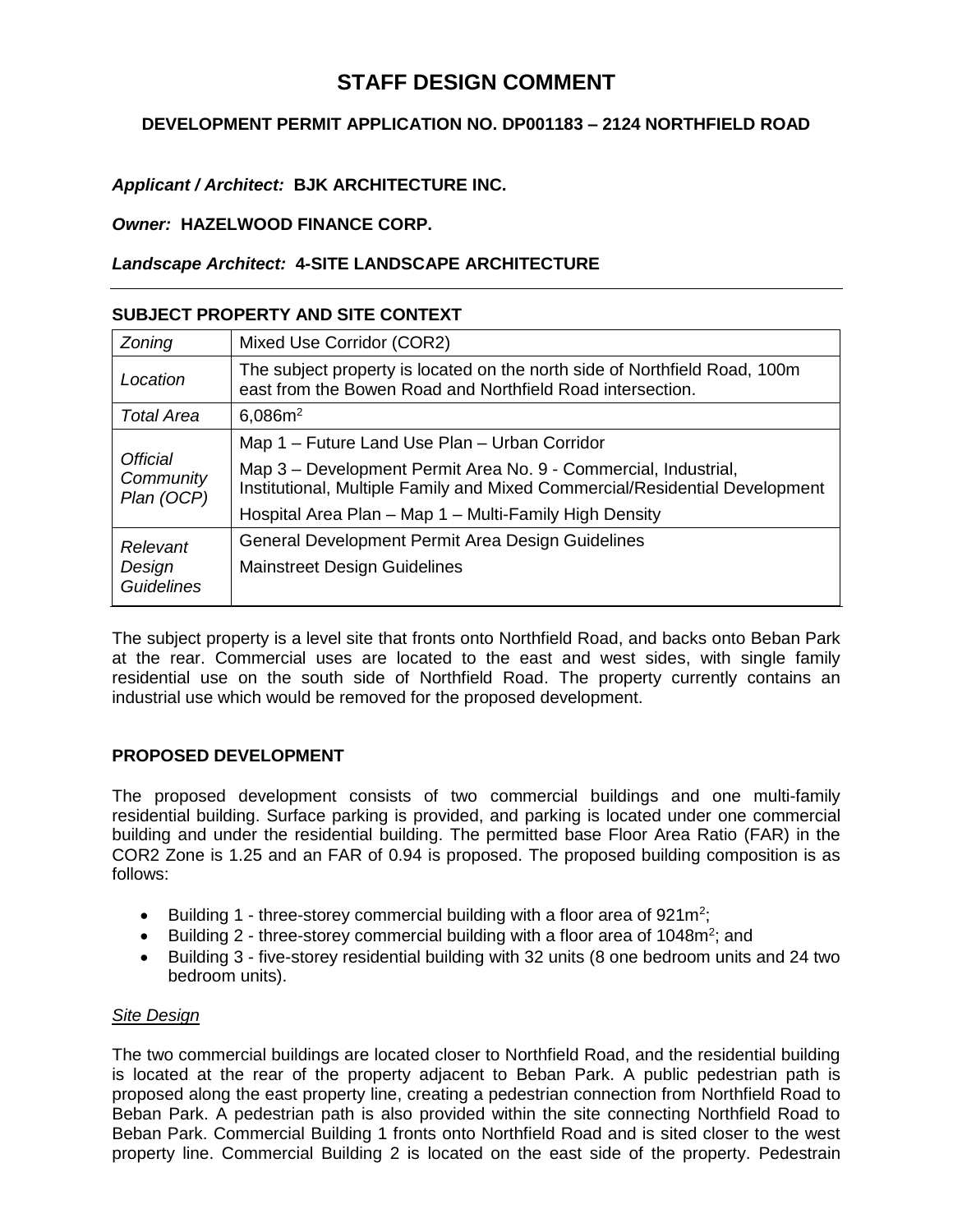connections are provided throughout the site, connecting the building entrances and providing safe pedestrian crossings through the parking areas. The parking spaces are located under Buildings 1 and 3, in the centre of the property, and are tucked into corners around the site.

Staff Comments:

- Consider creating a safe pedestrian connection to the garbage enclosure.
- Provide clarification regarding the garbage service onsite, and confirm if the commercial tenants and residents will use the same garbage enclosure.
- Consider a more convenient location for the loading parking space.
- Consider additional small car parking spaces such that a parking variance of three spaces is not required.

#### *Building Design*

The three buildings are designed to compliment each other in terms of massing, character and building finishes. The exterior materials on the commercial buildings include a mix of acrylic stucco, stone, wood siding, and timber details. The exterior material on the residential building is primarily fiber cement board siding.

Commercial Building 1 is 12.7m in height and contains under-the-building parking on the first storey, with commercial units on the second and third storeys. Three sides of the building contain generous columns of windows with stone and wood accents. The commercial units on the second and third storeys are accessed by front doors facing Northfield Road, as well as a lobby with elevator and stairwell at the rear of the building. Under-the-buiding parking is accessed at the rear of the building. A canopy is provided for the building's front entrance, and for the rear lobby and parking garage entrance. Due to the building's proximity to the west property line, no building openings are proposed for this side.

Commercial Building 2 is 13.4m in height, with three-storeys of commercial units, which are accessed by the main front doors and lobby on the west side of the building. Four sides of the building contain generous columns of windows with stone and wood accents. A canopy is provided for the front entries on the west side and for the service doors at the rear of the building.

Residential Building 3 is 17.68m in height, with the lobby, amenity room, bike storage room and parking on the first storey; and residential units on the upper four stories. The massing is broken up by articulated vertical columns along the building face. The building's front entry faces south and the under-the-building parking area is accessed on the east side of the building. The underthe-building parking is open and visible on a portion of the west side and at the rear. The varied roofline allows for larger windows and elevated ceilings for the fifth storey residential units. The residential units range in size from  $71m^2$  to  $98m^2$ , and each unit has a private covered outdoor balcony.

Staff Comments:

- Consider more detail for the west elevation of Building 1 to add interest.
- Consider a more prominent feature, such as a canopy, to highlight the front door of residential Building 3.
- Provide details regarding how rooftop equipment will be screened on all three buildings.
- Strengthen and improve the façade and columns around the parkade on the first level of Building 3.
- Consider ways to mitigate offsite illumination from the parkade under Building 3.